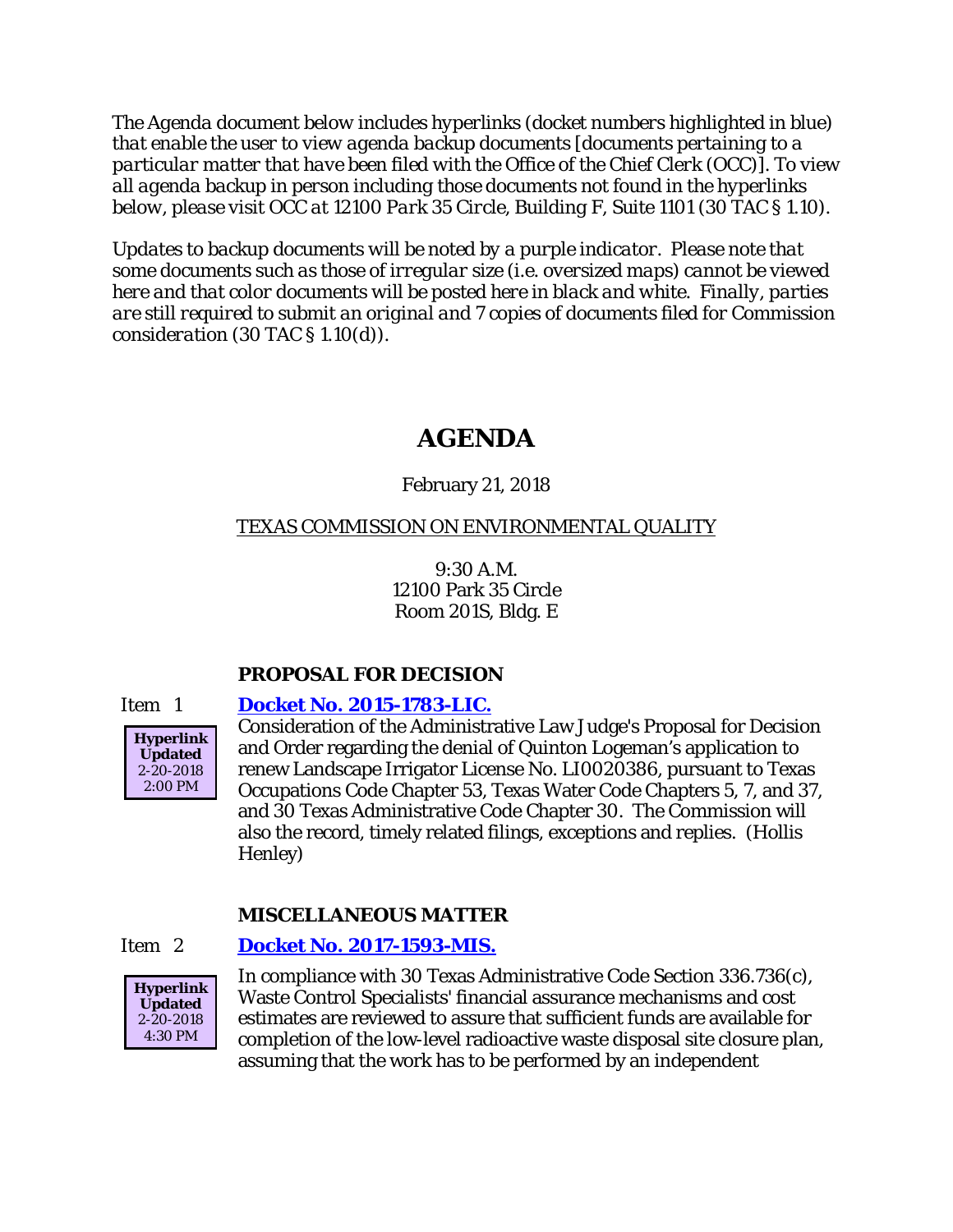contractor. (Bobby Janecka, Amie Robinson) (Non-Rule Project No. 2018-007-MIS-NR)

#### **AIR QUALITY ENFORCEMENT AGREED ORDERS**

#### Item 3 **[Docket No. 2016-1945-AIR-E.](http://www.tceq.texas.gov/assets/public/comm_exec/agendas/comm/backup/Agendas/2018/02-21-2018/1945AIR.pdf)**

Consideration of an Agreed Order assessing administrative penalties and requiring certain actions of Azteca Milling, L.P. in Hale County; RN100215086; for air quality violations pursuant to Tex. Health & Safety Code ch. 382, Tex. Water Code ch. 7, and the rules of the Texas Commission on Environmental Quality, including specifically 30 Tex. Admin. Code ch. 60. (David Carney, Michael Parrish)

#### Item 4 **[Docket No. 2017-0418-AIR-E.](http://www.tceq.texas.gov/assets/public/comm_exec/agendas/comm/backup/Agendas/2018/02-21-2018/0418AIR.pdf)**

Consideration of an Agreed Order assessing administrative penalties and requiring certain actions of Chevron Phillips Chemical Company LP in Harris County; RN102018322; for air quality violations pursuant to Tex. Health & Safety Code ch. 382, Tex. Water Code ch. 7, and the rules of the Texas Commission on Environmental Quality, including specifically 30 Tex. Admin. Code ch. 60. (Abigail Lindsey, Michael Parrish

## Item 5 **[Docket No. 2017-0641-AIR-E.](http://www.tceq.texas.gov/assets/public/comm_exec/agendas/comm/backup/Agendas/2018/02-21-2018/0641AIR.pdf)**

Consideration of an Agreed Order assessing administrative penalties and requiring certain actions of Solvay Specialty Polymers USA, L.L.C. in Hutchinson County; RN107829640; for air quality violations pursuant to Tex. Health & Safety Code ch. 382, Tex. Water Code ch. 7, and the rules of the Texas Commission on Environmental Quality, including specifically 30 Tex. Admin. Code ch. 60. (Carol McGrath, Michael Parrish)

## Item 6 **[Docket No. 2017-0762-AIR-E.](http://www.tceq.texas.gov/assets/public/comm_exec/agendas/comm/backup/Agendas/2018/02-21-2018/0762AIR.pdf)**

Consideration of an Agreed Order assessing administrative penalties and requiring certain actions of Total Petrochemicals & Refining USA, Inc. in Jefferson County; RN102457520; for air quality violations pursuant to Tex. Health & Safety Code ch. 382, Tex. Water Code ch. 7, and the rules of the Texas Commission on Environmental Quality, including specifically 30 Tex. Admin. Code ch. 60. (Carol McGrath, Michael Parrish)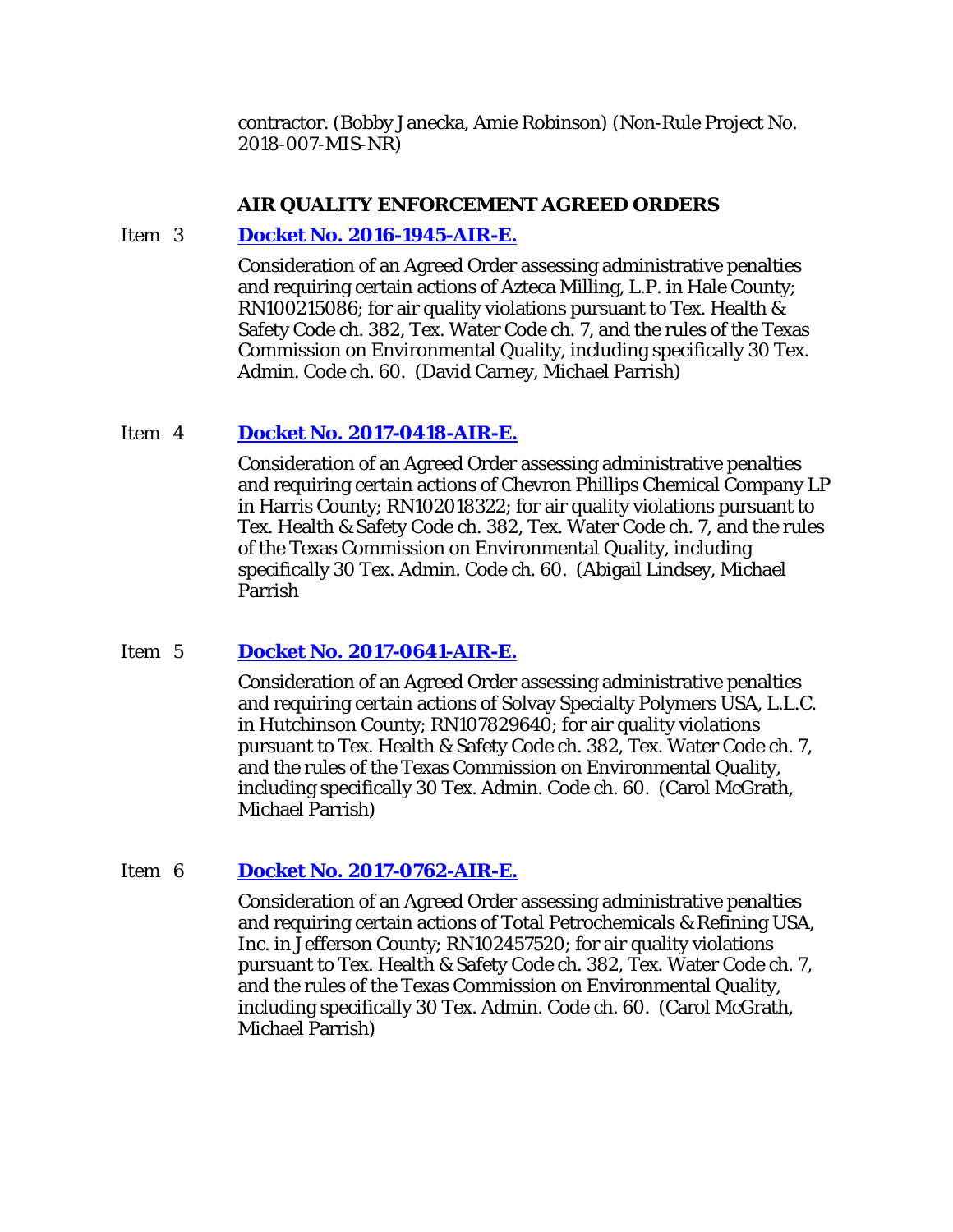#### Item 7 **[Docket No. 2017-0896-AIR-E.](http://www.tceq.texas.gov/assets/public/comm_exec/agendas/comm/backup/Agendas/2018/02-21-2018/0896AIR.pdf)**

Consideration of an Agreed Order assessing administrative penalties and requiring certain actions of U.S. Venture, Inc. in Harris County; RN100219260; for air quality violations pursuant to Tex. Health & Safety Code ch. 382, Tex. Water Code ch. 7, and the rules of the Texas Commission on Environmental Quality, including specifically 30 Tex. Admin. Code ch. 60. (Jason Fraley, Michael Parrish)

## Item 8 **[Docket No. 2017-0421-AIR-E.](http://www.tceq.texas.gov/assets/public/comm_exec/agendas/comm/backup/Agendas/2018/02-21-2018/0421AIR.pdf)**

Consideration of an Agreed Order assessing administrative penalties and requiring certain actions of CITGO Refining and Chemicals Company L.P. in Nueces County; RN102555166; for air quality violations pursuant to Tex. Health & Safety Code ch. 382, Tex. Water Code ch. 7, and the rules of the Texas Commission on Environmental Quality, including specifically 30 Tex. Admin. Code ch. 60. (Jo Hunsberger, Michael Parrish)

#### **INDUSTRIAL AND HAZARDOUS WASTE ENFORCEMENT AGREED ORDER**

#### Item 9 **[Docket No. 2016-0395-IHW-E.](http://www.tceq.texas.gov/assets/public/comm_exec/agendas/comm/backup/Agendas/2018/02-21-2018/0395IHW.pdf)**

Consideration of an Agreed Order assessing administrative penalties against Lawrence Bledsoe dba Chemical Sampling Services in Brazoria County; RN108914425; for industrial and hazardous waste violations pursuant to Tex. Water Code ch. 7, Tex. Health & Safety Code ch. 361, and the rules of the Texas Commission on Environmental Quality, including specifically 30 Tex. Admin. Code ch. 60. (Elizabeth Lieberknecht, Janice Hernandez)

## **INDUSTRIAL WASTE DISCHARGE ENFORCEMENT AGREED ORDER**

#### Item 10 **[Docket No. 2017-0725-IWD-E.](http://www.tceq.texas.gov/assets/public/comm_exec/agendas/comm/backup/Agendas/2018/02-21-2018/0725IWD.pdf)**

Consideration of an Agreed Order assessing administrative penalties and requiring certain actions of TYSON FARMS, INC. in Shelby County; RN101514636; for water quality violations pursuant to Tex. Water Code chs. 7 and 26 and the rules of the Texas Commission on Environmental Quality, including specifically 30 Tex. Admin. Code ch. 60. (Claudia Corrales, Michael Parrish)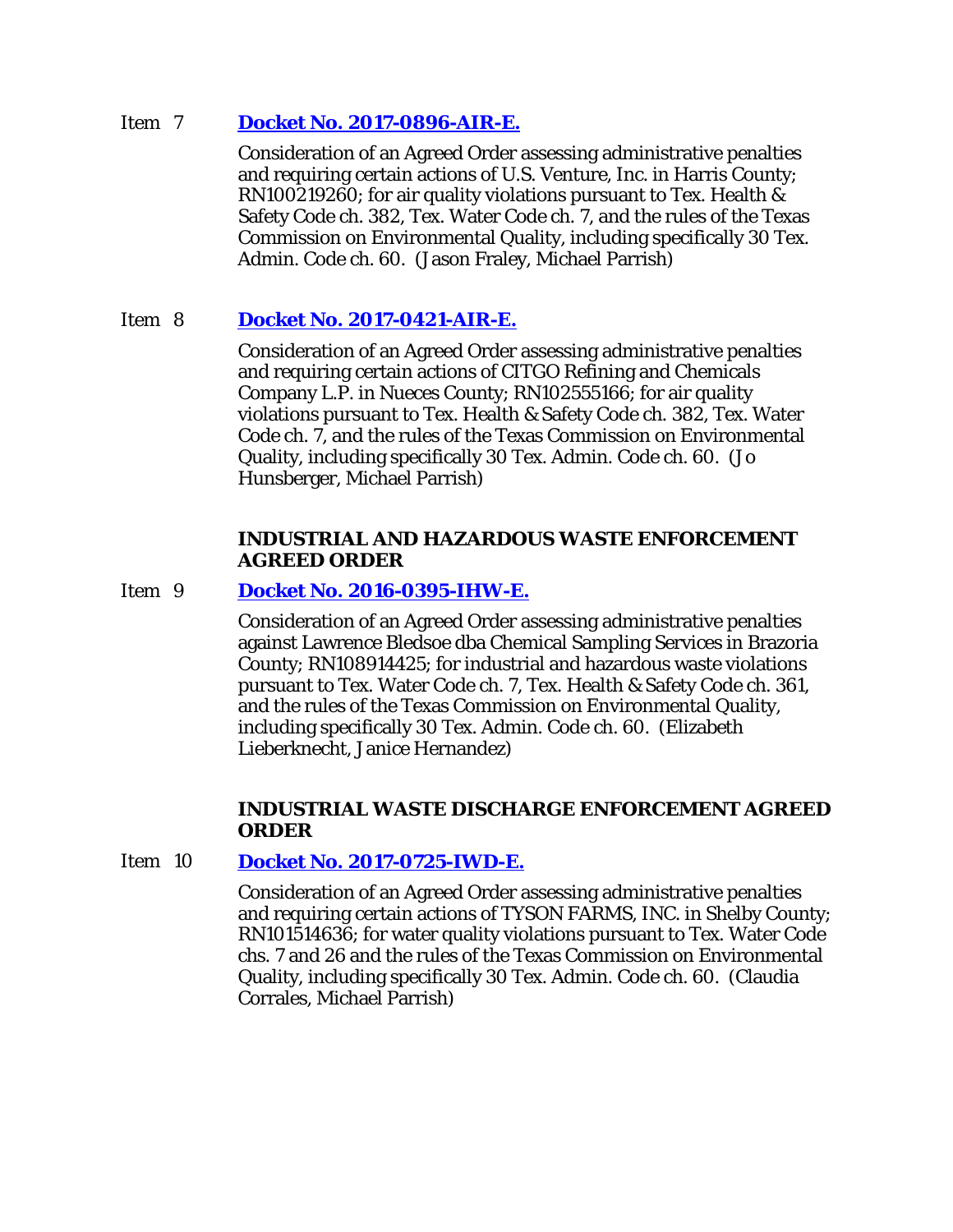#### **LANDSCAPE IRRIGATOR INSTALLER ENFORCEMENT DEFAULT ORDER**

#### Item 11 **[Docket No. 2017-0008-LII-E.](http://www.tceq.texas.gov/assets/public/comm_exec/agendas/comm/backup/Agendas/2018/02-21-2018/0008LII.pdf)**

Consideration of a Default Order assessing administrative penalties against and requiring certain actions of Kevin W. Keane in Collin County; RN103648416; for landscape irrigator installer and occupational licensing violations pursuant to Tex. Water Code chs. 7 and 37, Tex. Occ. Code ch. 1903, and the rules of the Texas Commission on Environmental Quality. (Ryan Rutledge, Janice Hernandez)

#### **MULTI-MEDIA MATTER ENFORCEMENT AGREED ORDERS**

#### Item 12 **[Docket No. 2017-0213-MLM-E.](http://www.tceq.texas.gov/assets/public/comm_exec/agendas/comm/backup/Agendas/2018/02-21-2018/0213MLM.pdf)**

Consideration of an Agreed Order assessing administrative penalties and requiring certain actions of Round Rock Independent School District in Williamson County; RN102025269 and RN100654334; for petroleum storage tank and Edwards Aquifer violations pursuant to Tex. Water Code chs. 7 and 26 and the rules of the Texas Commission on Environmental Quality, including specifically 30 Tex. Admin. Code ch. 60. (Stephanie McCurley, Michael Parrish)

## Item 13 **[Docket No. 2016-0612-MLM-E.](http://www.tceq.texas.gov/assets/public/comm_exec/agendas/comm/backup/Agendas/2018/02-21-2018/0612MLM.pdf)**

Consideration of an Agreed Order assessing administrative penalties and requiring certain actions of Webb County; RN102456092 and RN101717601; for water quality and petroleum storage tank violations pursuant to Tex. Water Code chs. 7 and 26 and the rules of the Texas Commission on Environmental Quality, including specifically 30 Tex. Admin. Code ch. 60. (Larry Butler, Michael Parrish)

#### **MUNICIPAL SOLID WASTE ENFORCEMENT DEFAULT ORDER**

## Item 14 **[Docket No. 2016-2056-MSW-E.](http://www.tceq.texas.gov/assets/public/comm_exec/agendas/comm/backup/Agendas/2018/02-21-2018/2056MSW.pdf)**

Consideration of a Default Order assessing administrative penalties against and requiring certain actions of Alfred Chila dba AAA Towing and Repair in Crockett County; RN109278044; for municipal solid waste and used oil violations pursuant to Tex. Water Code ch. 7, Tex. Health & Safety Code chs. 361 and 371, and the rules of the Texas Commission on Environmental Quality, including specifically 30 Tex. Admin. Code ch. 60. (Lena Roberts, Janice Hernandez)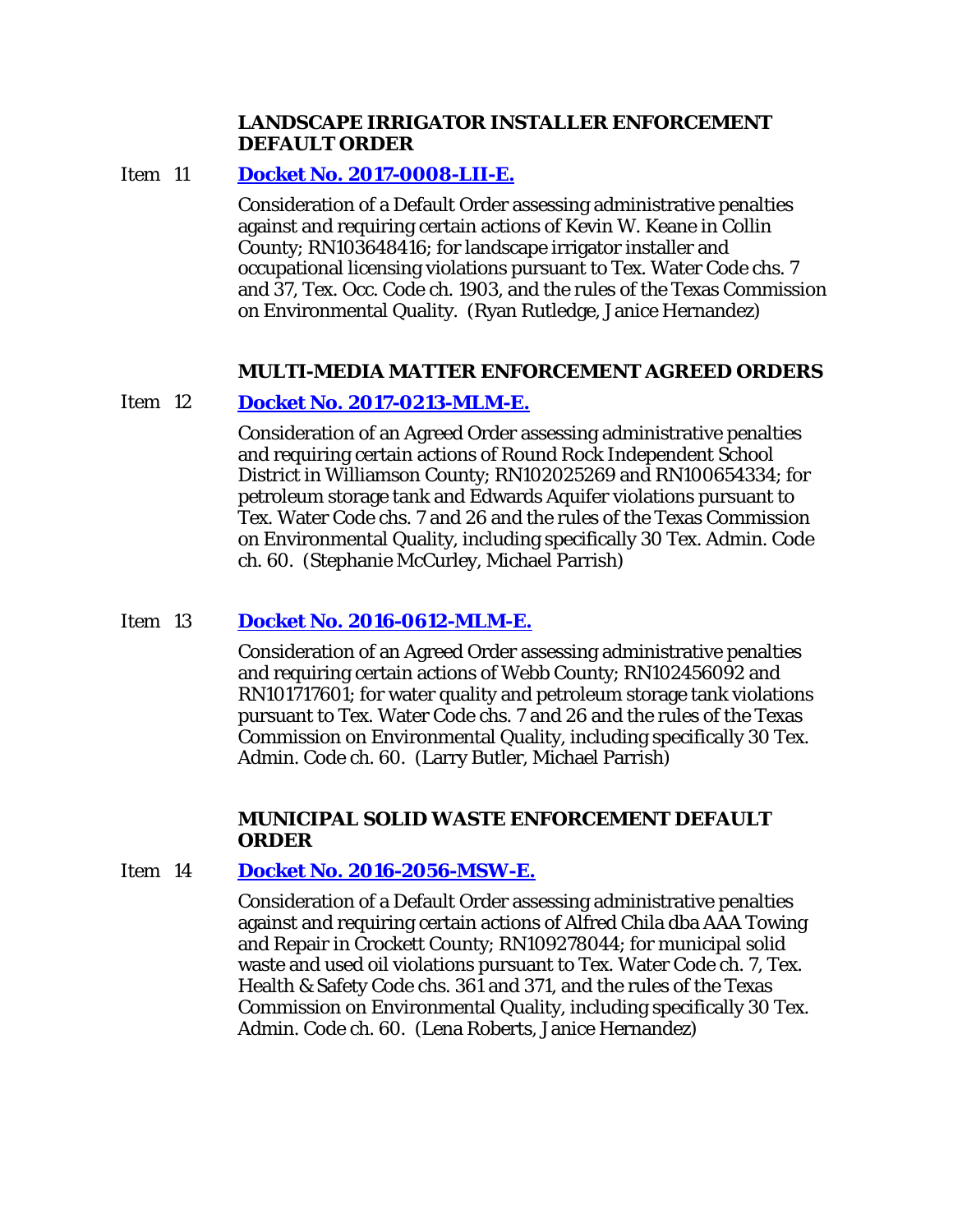#### **MUNICIPAL WASTE DISCHARGE ENFORCEMENT AGREED ORDERS**

## Item 15 **[Docket No. 2016-2128-MWD-E.](http://www.tceq.texas.gov/assets/public/comm_exec/agendas/comm/backup/Agendas/2018/02-21-2018/2128MWD.pdf)**

Consideration of an Agreed Order assessing administrative penalties and requiring certain actions of the City of Austin in Travis County; RN100641653; for water quality violations pursuant to Tex. Water Code chs. 7 and 26 and the rules of the Texas Commission on Environmental Quality, including specifically 30 Tex. Admin. Code ch. 60. (Melissa Castro, Michael Parrish)

## Item 16 **[Docket No. 2016-0764-MWD-E.](http://www.tceq.texas.gov/assets/public/comm_exec/agendas/comm/backup/Agendas/2018/02-21-2018/0764MWD.pdf)**

Consideration of an Agreed Order assessing administrative penalties and requiring certain actions of the City of Savoy in Fannin County; RN102921988; for water quality violations pursuant to Tex. Water Code chs. 7 and 26 and the rules of the Texas Commission on Environmental Quality, including specifically 30 Tex. Admin. Code ch. 60. (Sandra Douglas, Michael Parrish)

## Item 17 **Docket [No. 2016-1141-MWD-E.](http://www.tceq.texas.gov/assets/public/comm_exec/agendas/comm/backup/Agendas/2018/02-21-2018/1141MWD.pdf)**

Consideration of an Agreed Order assessing administrative penalties and requiring certain actions of The Salvation Army in Ellis County; RN102769098; for water quality violations pursuant to Tex. Water Code chs. 7 and 26 and the rules of the Texas Commission on Environmental Quality, including specifically 30 Tex. Admin. Code ch. 60. (Caleb Olson, Michael Parrish)

#### **PETROLEUM STORAGE TANK ENFORCEMENT AGREED ORDERS**

#### Item 18 **[Docket No. 2017-0587-PST-E.](http://www.tceq.texas.gov/assets/public/comm_exec/agendas/comm/backup/Agendas/2018/02-21-2018/0587PST.pdf)**

Consideration of an Agreed Order assessing administrative penalties against BAHUBALI INVESTMENT INC dba Bay City Chevron in Matagorda County; RN101725133; for petroleum storage tank violations pursuant to Tex. Water Code chs. 7 and 26 and the rules of the Texas Commission on Environmental Quality, including specifically 30 Tex. Admin. Code ch. 60. (Ken Moller, Michael Parrish)

## Item 19 **[Docket No. 2017-0480-PST-E.](http://www.tceq.texas.gov/assets/public/comm_exec/agendas/comm/backup/Agendas/2018/02-21-2018/0480PST.pdf)**

Consideration of an Agreed Order assessing administrative penalties against Fikes Wholesale, Inc. dba Taylor Food Mart 2068 in Terry County; RN101827483; for petroleum storage tank violations pursuant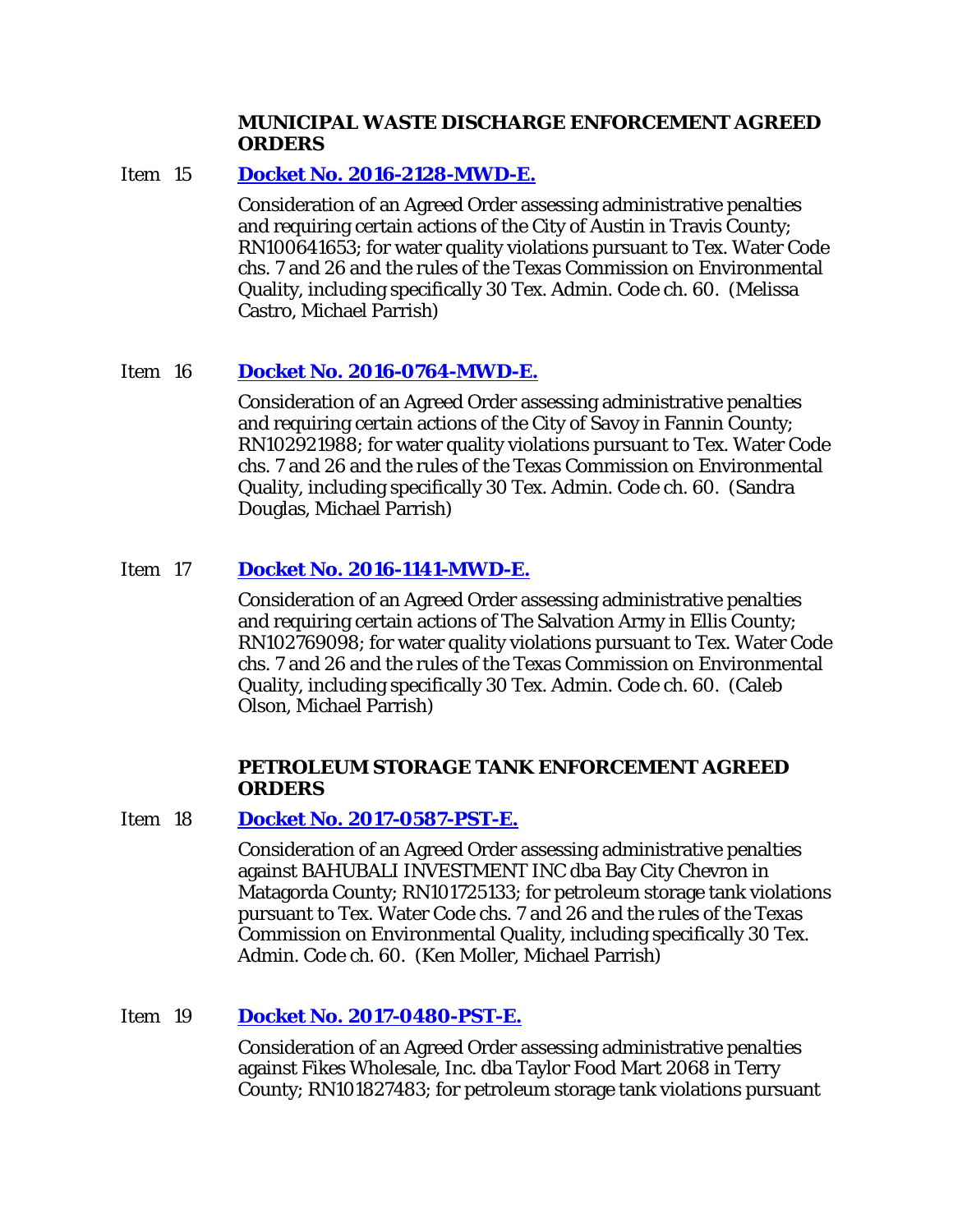to Tex. Water Code chs. 7 and 26 and the rules of the Texas Commission on Environmental Quality, including specifically 30 Tex. Admin. Code ch. 60. (John Paul Fennell, Michael Parrish)

#### Item 20 **[Docket No. 2017-0227-PST-E.](http://www.tceq.texas.gov/assets/public/comm_exec/agendas/comm/backup/Agendas/2018/02-21-2018/0227PST.pdf)**

Consideration of an Agreed Order assessing administrative penalties and requiring certain actions of Fikes Wholesale, Inc. dba Taylor Food Mart 2152 in Erath County; RN102406881; for petroleum storage tank violations pursuant to Tex. Water Code chs. 5, 7, and 26 and the rules of the Texas Commission on Environmental Quality, including specifically 30 Tex. Admin. Code ch. 60. (Stephanie McCurley, Michael Parrish)

#### Item 21 **[Docket No. 2016-1901-PST-E.](http://www.tceq.texas.gov/assets/public/comm_exec/agendas/comm/backup/Agendas/2018/02-21-2018/1901PST.pdf)**

Consideration of an Agreed Order assessing administrative penalties and requiring certain actions of Vivian Gibson in Ellis County; RN109144022; for petroleum storage tank violations pursuant to Tex. Water Code chs. 7 and 26 and the rules of the Texas Commission on Environmental Quality, including specifically 30 Tex. Admin. Code ch. 60. (Epi Villarreal, Michael Parrish)

#### Item 22 **[Docket No. 2016-1793-PST-E.](http://www.tceq.texas.gov/assets/public/comm_exec/agendas/comm/backup/Agendas/2018/02-21-2018/1793PST.pdf)**

Consideration of an Agreed Order assessing administrative penalties against and requiring certain actions of STAFFORD RETAIL CENTER, INC. dba Fifth Street Food Mart in Fort Bend County; RN101435105; for petroleum storage tank violations pursuant to Tex. Water Code chs. 7 and 26 and the rules of the Texas Commission on Environmental Quality, including specifically 30 Tex. Admin. Code ch. 60. (Elizabeth Carroll Harkrider, Janice Hernandez)

#### Item 23 **[Docket No. 2016-1052-PST-E.](http://www.tceq.texas.gov/assets/public/comm_exec/agendas/comm/backup/Agendas/2018/02-21-2018/1052PST.pdf)**

Consideration of an Agreed Order assessing administrative penalties against ZQS CORPORATION, INC. in Galveston County; RN102714474; for petroleum storage tank violations pursuant to Tex. Water Code chs. 7 and 26 and the rules of the Texas Commission on Environmental Quality, including specifically 30 Tex. Admin. Code ch. 60. (Elizabeth Lieberknecht, Janice Hernandez)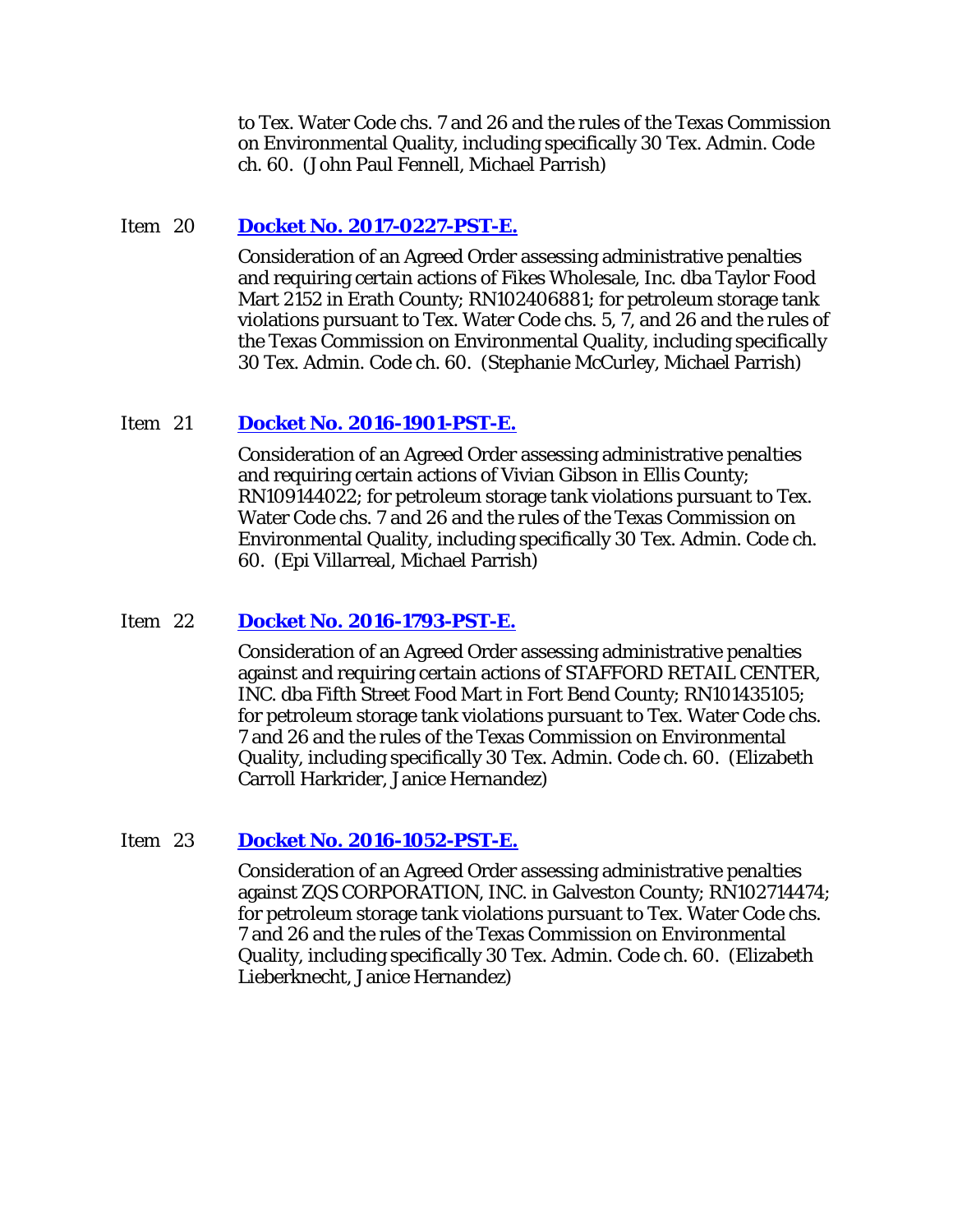#### **PETROLEUM STORAGE TANK ENFORCEMENT DEFAULT ORDER**

#### Item 24 **[Docket No. 2017-0245-PST-E.](http://www.tceq.texas.gov/assets/public/comm_exec/agendas/comm/backup/Agendas/2018/02-21-2018/0245PST.pdf)**

Consideration of a Default Order assessing administrative penalties against and requiring certain actions of EASTERN DHAKA, INC. dba Tiger Express in Galveston County; RN102240843; for petroleum storage tank violations pursuant to Tex. Water Code chs. 7 and 26 and the rules of the Texas Commission on Environmental Quality, including specifically 30 Tex. Admin. Code ch. 60. (Eric Grady, Janice Hernandez)

## **PUBLIC WATER SYSTEM ENFORCEMENT AGREED ORDERS**

#### Item 25 **[Docket No. 2017-0703-PWS-E.](http://www.tceq.texas.gov/assets/public/comm_exec/agendas/comm/backup/Agendas/2018/02-21-2018/0703PWS.pdf)**

Consideration of an Agreed Order assessing administrative penalties and requiring certain actions of 104th & Frankford / Affordable Storage, Inc. in Lubbock County; RN106514029; for public drinking water violations pursuant to Tex. Health & Safety Code ch. 341 and the rules of the Texas Commission on Environmental Quality. (Austin Henck, Michael Parrish)

## Item 26 **[Docket No. 2017-0731-PWS-E.](http://www.tceq.texas.gov/assets/public/comm_exec/agendas/comm/backup/Agendas/2018/02-21-2018/0731PWS.pdf)**

Consideration of an Agreed Order assessing administrative penalties and requiring certain actions of the City of Boyd in Wise County; RN101387496; for public drinking water violations pursuant to Tex. Health & Safety Code ch. 341 and the rules of the Texas Commission on Environmental Quality. (Ross Luedtke, Michael Parrish)

## Item 27 **[Docket No. 2017-0622-PWS-E.](http://www.tceq.texas.gov/assets/public/comm_exec/agendas/comm/backup/Agendas/2018/02-21-2018/0622PWS.pdf)**

Consideration of an Agreed Order assessing administrative penalties and requiring certain actions of the City of Kirvin in Freestone County; RN101408953; for public drinking water violations pursuant to Tex. Health & Safety Code ch. 341 and the rules of the Texas Commission on Environmental Quality. (James Fisher, Michael Parrish)

## Item 28 **[Docket No. 2017-0195-PWS-E.](http://www.tceq.texas.gov/assets/public/comm_exec/agendas/comm/backup/Agendas/2018/02-21-2018/0195PWS.pdf)**

Consideration of an Agreed Order assessing administrative penalties and requiring certain actions of the City of Runaway Bay in Wise County; RN101391431; for public drinking water violations pursuant to Tex. Health & Safety Code ch. 341 and the rules of the Texas Commission on Environmental Quality. (Ryan Byer, Michael Parrish)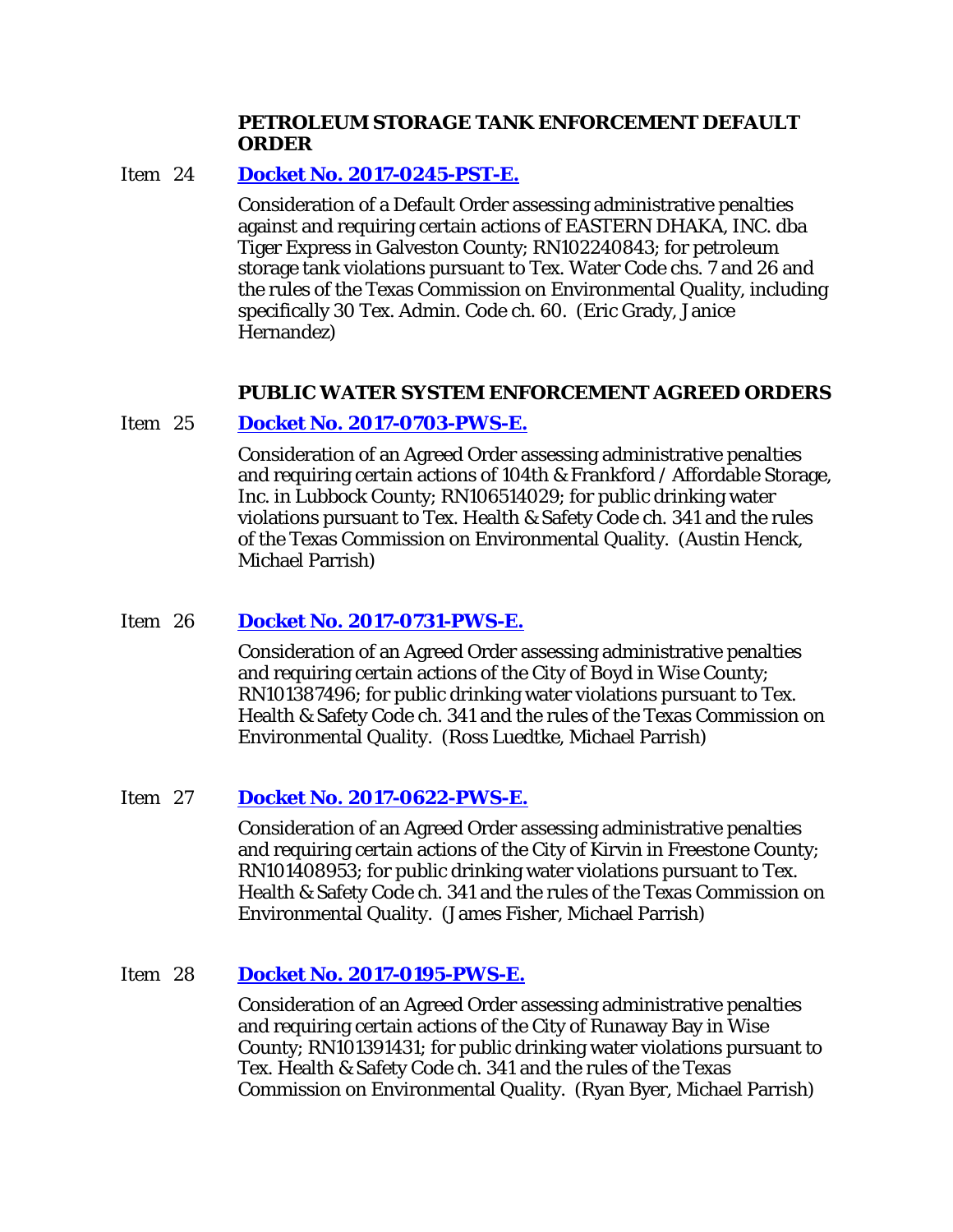#### Item 29 **[Docket No. 2017-0454-PWS-E.](http://www.tceq.texas.gov/assets/public/comm_exec/agendas/comm/backup/Agendas/2018/02-21-2018/0454PWS.pdf)**

Consideration of an Agreed Order assessing administrative penalties and requiring certain actions of DALLARDSVILLE-SEGNO WATER SUPPLY CORPORATION in Polk County; RN101439560; for public drinking water violations pursuant to Tex. Health & Safety Code ch. 341 and the rules of the Texas Commission on Environmental Quality. (Sandra Douglas, Michael Parrish)

## Item 30 **[Docket No. 2017-0629-PWS-E.](http://www.tceq.texas.gov/assets/public/comm_exec/agendas/comm/backup/Agendas/2018/02-21-2018/0629PWS.pdf)**

Consideration of an Agreed Order assessing administrative penalties and requiring certain actions of Duval County Conservation and Reclamation District in Duval County; RN101390540; for public drinking water violations pursuant to Tex. Health & Safety Code ch. 341 and the rules of the Texas Commission on Environmental Quality. (James Fisher, Michael Parrish)

## Item 31 **[Docket No. 2017-0981-PWS-E.](http://www.tceq.texas.gov/assets/public/comm_exec/agendas/comm/backup/Agendas/2018/02-21-2018/0981PWS.pdf)**

Consideration of an Agreed Order assessing administrative penalties and requiring certain actions of Fly By Night Cattle Company Private Club, Inc. in Johnson County; RN104375670; for public drinking water violations pursuant to Tex. Health & Safety Code ch. 341 and the rules of the Texas Commission on Environmental Quality. (Ross Luedtke, Michael Parrish)

## Item 32 **[Docket No. 2017-0654-PWS-E.](http://www.tceq.texas.gov/assets/public/comm_exec/agendas/comm/backup/Agendas/2018/02-21-2018/0654PWS.pdf)**

Consideration of an Agreed Order assessing administrative penalties and requiring certain actions of Shalimar Fort Worth, LP in Johnson County; RN101186427; for public drinking water violations pursuant to Tex. Health & Safety Code ch. 341 and the rules of the Texas Commission on Environmental Quality. (Soraya Peters, Michael Parrish)

## **PUBLIC WATER SYSTEM ENFORCEMENT DEFAULT ORDER**

## Item 33 **[Docket No. 2016-0430-PWS-E.](http://www.tceq.texas.gov/assets/public/comm_exec/agendas/comm/backup/Agendas/2018/02-21-2018/0430PWS.pdf)**



Consideration of a Default Order assessing administrative penalties against and requiring certain actions of Huong Thi-Thu Dinh and Minh P. Nguyen dba Banana Bend Beach & Park in Harris County; RN101903136; for public drinking water violations pursuant to Tex. Health & Safety Code ch. 341 and the rules of the Texas Commission on Environmental Quality. (Lena Roberts, Janice Hernandez)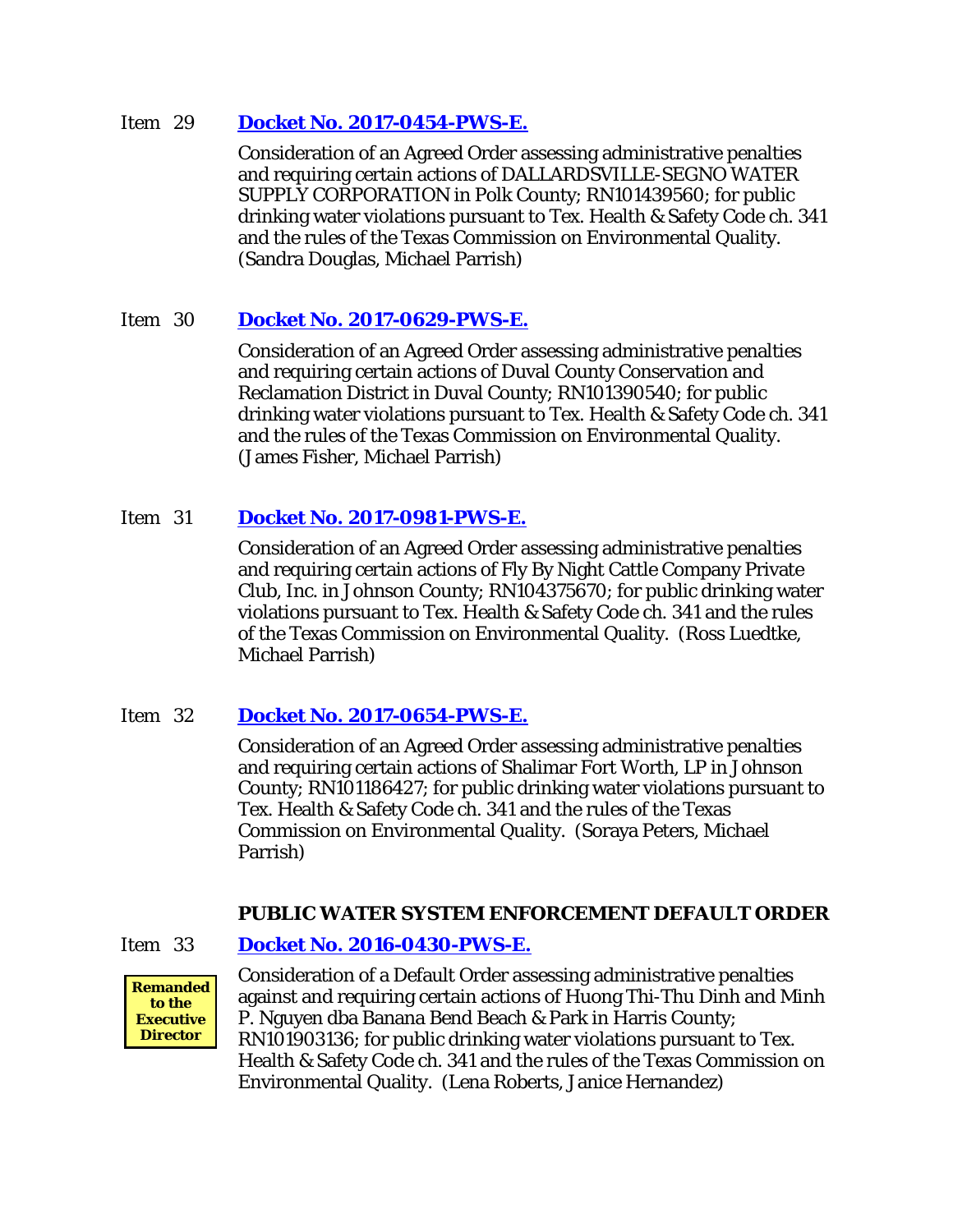#### **WATER QUALITY ENFORCEMENT AGREED ORDER**

#### Item 34 **[Docket No. 2017-0984-WQ-E.](http://www.tceq.texas.gov/assets/public/comm_exec/agendas/comm/backup/Agendas/2018/02-21-2018/0984WQ.pdf)**

Consideration of an Agreed Order assessing administrative penalties against Tiseo Paving Co. in Ellis County; RN109781302; for water quality violations pursuant to Tex. Water Code chs. 7 and 26 and the rules of the Texas Commission on Environmental Quality, including specifically 30 Tex. Admin. Code ch. 60. (Sandra Douglas, Michael Parrish)

#### **MONTHLY ENFORCEMENT REPORT**

#### Item 35 **[Docket No. 2018-0041-MIS.](http://www.tceq.texas.gov/assets/public/comm_exec/agendas/comm/backup/Agendas/2018/02-21-2018/0041MIS.pdf)**

Consideration of the Texas Commission on Environmental Quality Monthly Enforcement Report, submitted for discussion in accordance with Texas Water Code § 7.003. (Bryan Sinclair, Melissa Cordell)

#### **EXECUTIVE MEETING**

#### Item 36 **Docket No. 2018-0001-EXE.**

The Commission will conduct a closed meeting to receive legal advice from its attorney(s) and will discuss pending or contemplated litigation, and/or settlement offers, as permitted by Section 551.071 of the Texas Open Meetings Act, Chapter 551 of the Texas Government Code. The Commission may also meet in open meeting to take action on this matter as required by Section 551.102 of the Texas Open Meetings Act, Chapter 551 of the Texas Government Code.

#### Item 37 **Docket No. 2018-0002-EXE.**

The Commission will conduct a closed meeting to deliberate the appointment, employment, evaluation, reassignment, duties, discipline, or dismissal of the Commission's Executive Director, General Counsel, Chief Clerk, Public Interest Counsel, or Chief Auditor as permitted by Section 551.074 of the Texas Open Meetings Act, Chapter 551 of the Texas Government Code. The Commission may also meet in open meeting to take action on this matter as required by Section 551.102 of the Texas Open Meetings Act, Chapter 551 of the Texas Government Code.

## Item 38 **Docket No. 2018-0003-EXE.**

The Commission will conduct a closed meeting to discuss the employment, evaluation, reassignment, duties, discipline or dismissal of a specific Commission employee(s) as permitted by Section 551.074 of